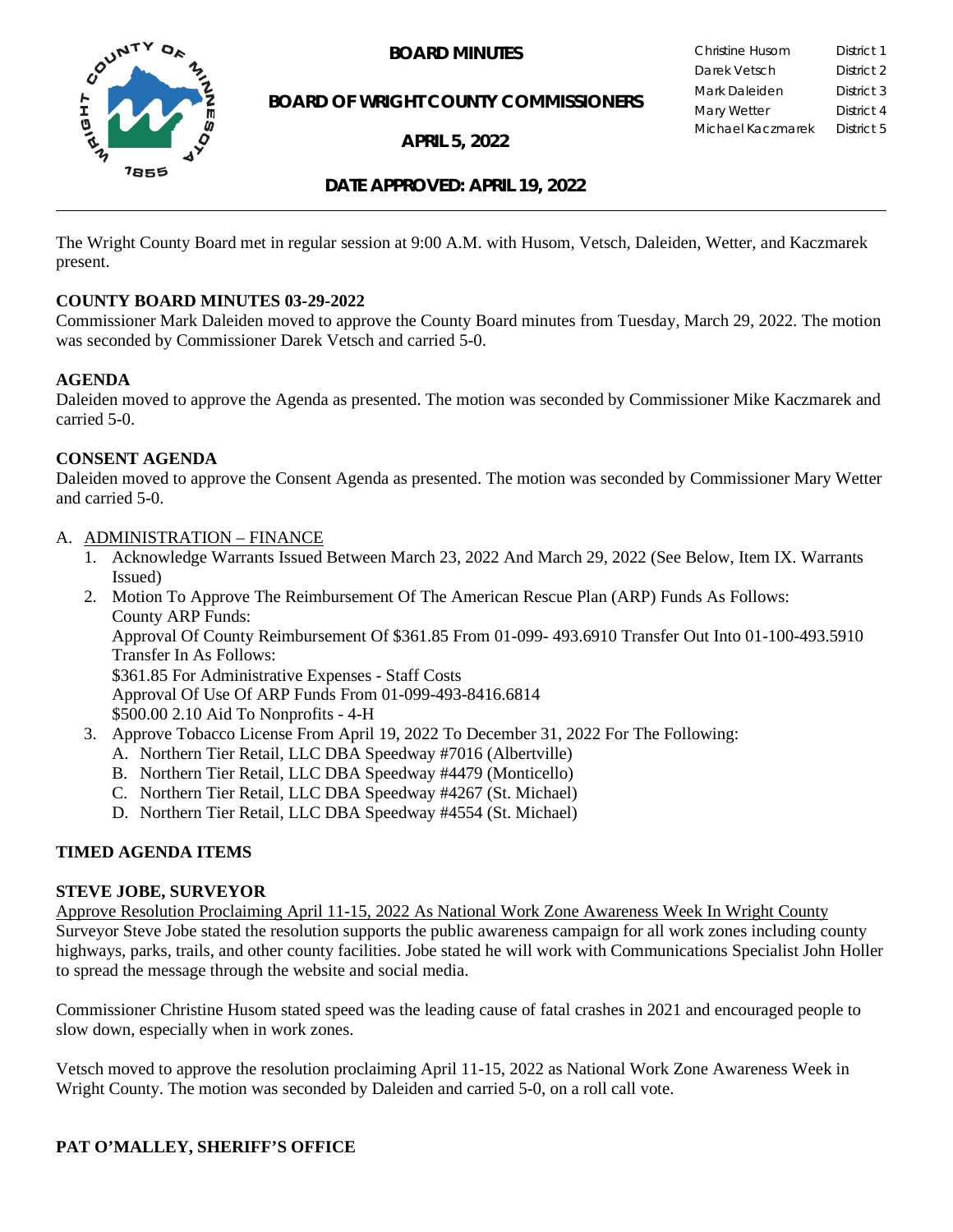### Authorize Signatures On A Jail Medical Services Contract With CentraCare

Captain Pat O'Malley stated in January, the Sheriff's Office requested board approval to proceed with developing a contract with CentraCare to provide jail medical services. The original proposal was based on an Average Daily Population (ADP) of 130 inmates. The population has increased since and the contract being presented is based on an ADP of 150 inmates. There may be a need to increase or decrease medical staff hours if there is a significant increase or decrease in the ADP. There will also be a routine re-assessment of the needs of the population. Risk Manager Tim Dahl and Chief of Civil Division Attorney Greg Kryzer have both reviewed the proposed contract.

O'Malley presented a comparison of current medical services provided by Mend Correctional and the CentraCare proposal. The contract will cost approximately \$57 per hour. The average length of stay is 14 days. However, approximately 75 percent of the inmates in the jail are there for more than 14 days. Of that 75 percent of the population, approximately 50 percent are on medications or have re-occurring medical issues. The CentraCare contract allows opportunities for continuing care. Over time, the contract will save money due to the decreased liability.

Husom stated the current contract with Mend Correctional provides six hours of medical provider coverage and the proposed contract with CentraCare will provide 20 hours per week of medical provider coverage. Husom questioned the reasoning for the increased hours. O'Malley responded many times the medical providers are not at the jail long enough to see the large number of inmates. File reviews are being done instead rather than face-to-face appointments. O'Malley stated six hours per week is not enough. If the proposed 20 hours is too much, the hours will be cut back. Daleiden questioned if the county will be reimbursed for inmates being housed from other areas. O'Malley stated it is part of the boarding fee.

Vetsch stated the coordinated care piece of the contract will help rehabilitate inmates. O'Malley stated he believes there are people within the jail that want to make changes. Over time, there will be reduced contacts with the patrol division and Health & Human Services. Daleiden stated the increased mental health services alone will be a huge benefit.

Daleiden moved to authorize signatures on a jail medical services contract with CentraCare. The motion was seconded by Kaczmarek and carried 5-0.

## **ITEMS FOR CONSIDERATION**

## **ADMINISTRATION**

Topics For Discussion At The County Board Workshop On Tuesday, April 12

County Administrator Lee Kelly stated the following topics will be on the County Board Workshop agenda: Schedule Meetings as Needed, Great River Regional Library's 2021 Activities, Compost and Recycling Facility Assessment Update, Aggregate Tax Update, and Fairground Roofs.

Daleiden requested the addition of an Update on the New Government Center Facility.

## **COMMITTEE MINUTES**

## **BROADBAND COMMITTEE (3/28/2022)**

Daleiden moved to approve the Broadband Committee meeting minutes. The motion was seconded by Vetsch and carried 5-0.

## *I. Franchise Agreements*

*Alissa Harrington, an attorney for Flaherty & Hood, provided an explanation of the process used in the creation of franchise agreements with local jurisdictions and Internet Service Providers (ISPs) and why franchise agreements matter in terms of cable providers. Harrington provided her professional background, which included working for the Minnesota House of Representatives for five years as a conduit between the Legislature and ISPs and her current role working with counties and cities with Flaherty & Hood.*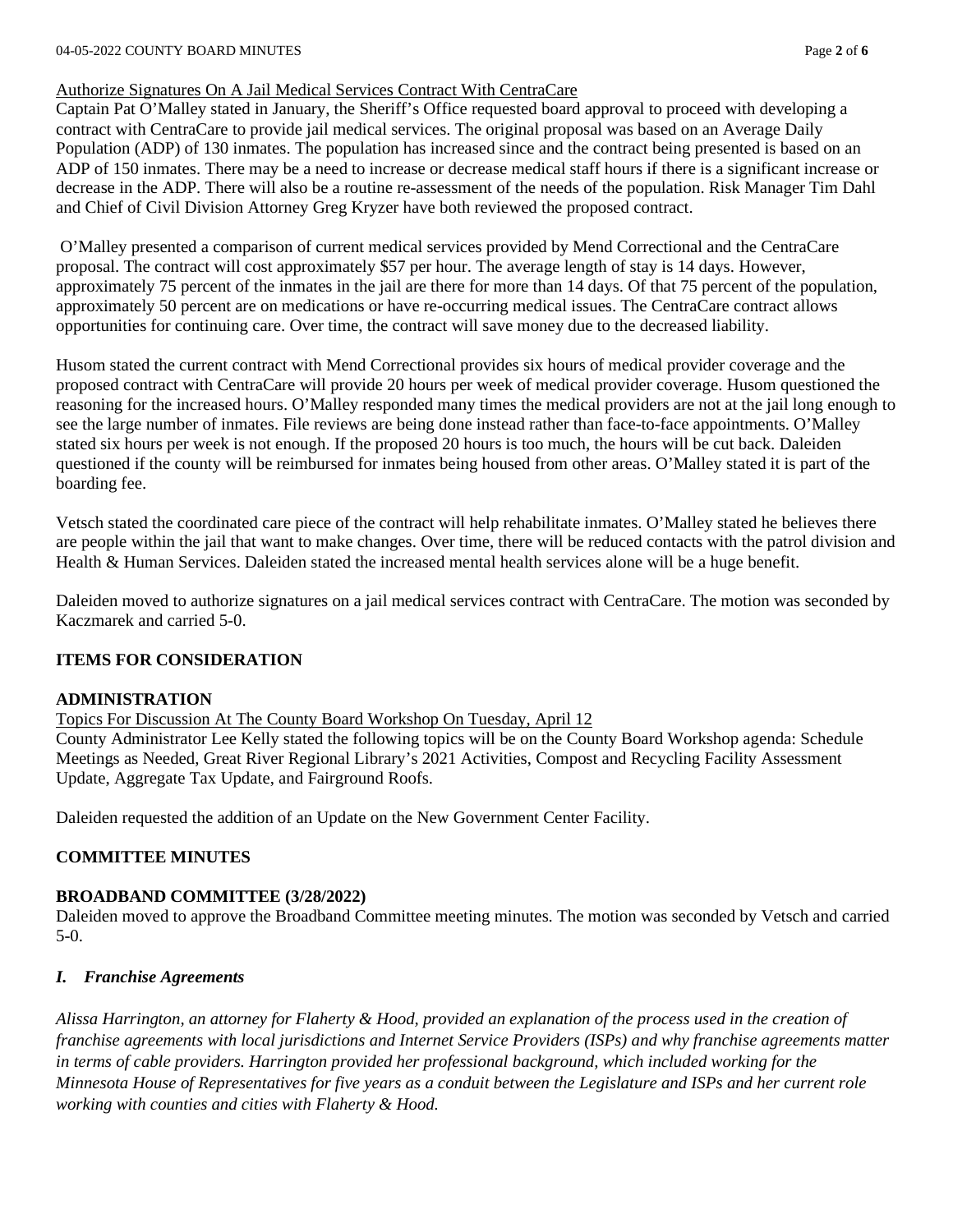*Harrington said almost all communication involves broadband/internet accessibility since most communication is done via computers and smart phones. It has been a challenge since the outset of digital communication to get access to rural communities and underserved populations. She said there is a significant amount of money available at both the state and federal level to assist in getting broadband accessibility to unserved and underserved areas and the levels to which ISPs are regulated at the federal, state and local levels. Harrington said one of the primary issues about regulations is that the law tends to lag behind technological growth and there is a gap between them that can be a hurdle for new technology.*

*Communications Specialist John Holler asked Harrington if the federal and state grant programs that have been the topic of discussion for years and heightened with the adoption of the American Rescue Plan (ARP) and the Build Back Better legislation are actually pots of money that can currently be accessed. Harrington said that federal program dollars are not yet accessible because updates needed to be made to the Federal Telecommunications Act to address the issues specific to the new funding programs. The Minnesota Office of Broadband does not have a current Request for Proposal (RFP) out for the Border-to-Border program, but expects one soon. The scoring criteria for grants have been put out, but are awaiting approval from the Federal Treasury before opening the grant application window. Commissioner Mark Daleiden said a hearing was scheduled at the State Legislature Wednesday, March 30 to discuss two separate broadband-related bills which could have an impact on how the county moves forward with its own projects.*

*Harrington said the process for grant programs is complicated. Telecommunications are regulated at the federal level by the Federal Communications Commission (FCC). The United States Department of Agriculture (USDA) provides funding for some of the programs, especially those in rural areas. In addition to federal rules, the FCC allow states to have some regulation of cable and broadband. In Minnesota, the Public Utilities Commission (PUC) that provides information on the franchises and Department of Employment and Economic Development (DEED) that runs the Border-to-Border program and provides the funding source. In all there are four different government organizations that regulate cable and broadband in Minnesota, which complicates getting broadband programs off the ground and operational.*

*Harrington said that franchise agreements in Minnesota are in place for cable systems. What isn't included in these franchise agreements are internet provisions for broadband. Municipalities enter into franchise agreements with cable providers and there are a series of rules that come with them. No municipality can issue additional franchise agreements to a provider that is more favorable or less burdensome than existing franchise agreements. Most townships in Wright County don't have franchise agreements in place. Commissioner Darek Vetsch asked if, in situations where there are more than one ISP or cable provider in a municipality, must their franchise agreements be linear. Harrington reiterated that franchise agreement for cable providers must not be more favorable or less burdensome, making the franchise agreements similar to one another. She added the importance of the cable franchise agreements is because many cable companies also serve as ISPs. Harrington said that cable franchise agreements can have an impact on the ability for broadband to be introduced to certain areas because of the restrictions they can create.*

*Information Technology Director Matthew Fomby asked Harrington if cable as we know it will essentially cease to exist. He said that many ISPs are no longer offering cable, but rather streaming services through the internet. Harrington responded that the law in these matters tends to lag well behind the technology. Fomby said the county should come up with a single "cookie-cutter" franchise agreement moving forward. Vetsch added that the county could make agreeing to a template franchise agreement a requirement to seek funding from the county's ARP funds. Fomby said the logical path to take would be to create a generic franchise agreement, get all the cities and townships together and explain to them that we need to bypass the over-regulation and move forward with one uniform franchise agreement.*

*Vetsch asked if Harrington had a template franchise agreement in place. She responded that she has begun one, but it still a work in progress that she hopes to complete soon. Vetsch suggested if there was going to be a meeting to explain the franchise agreements, it shouldn't be at a quarterly township meeting where several other topics are being discussed.*  Instead, it should be a meeting specific to the discussion of franchise agreements where everyone would get the same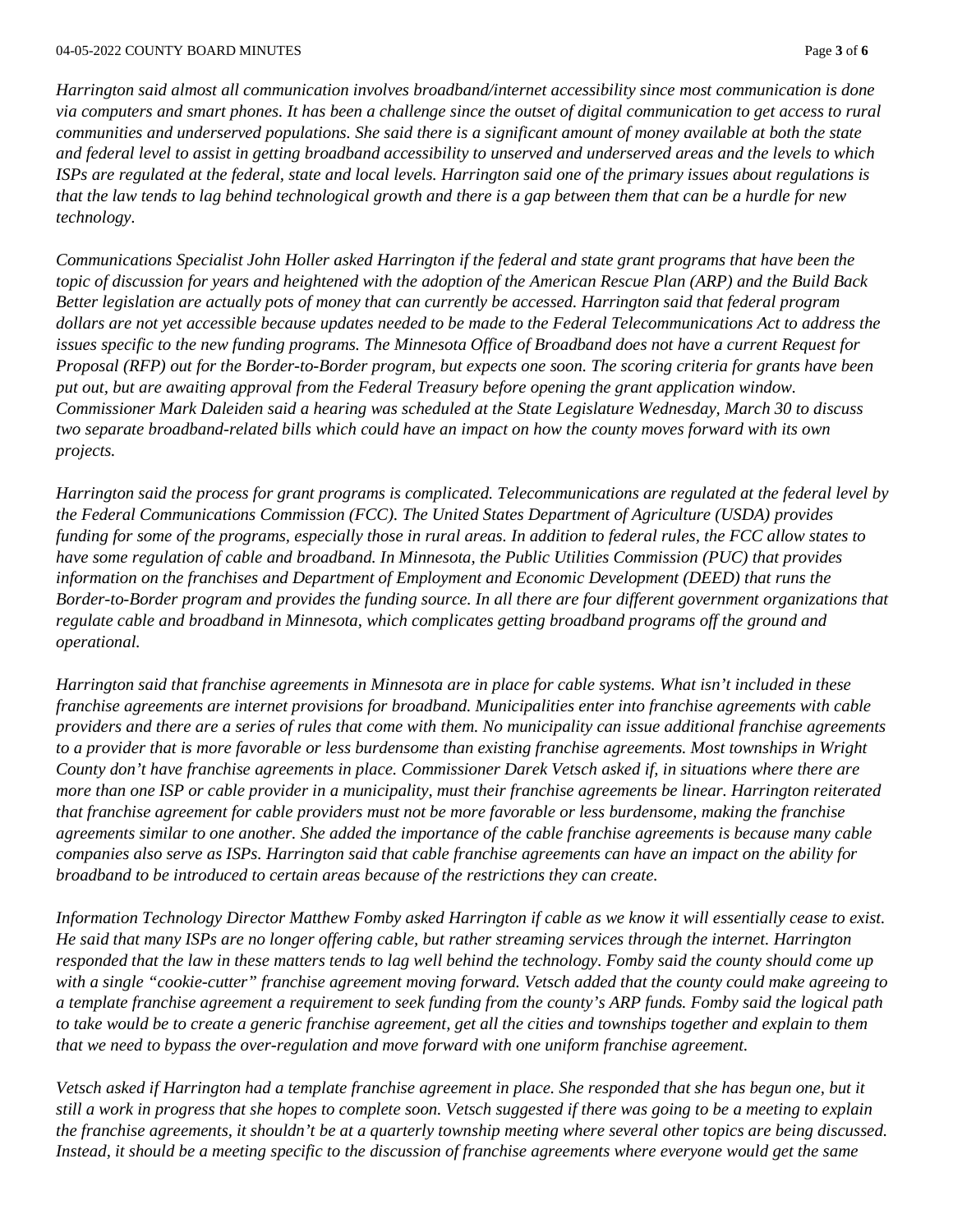*message at the same time. Vetsch estimated that scheduling a meeting or late-May or June would be the preferred option to conduct an informational meeting. Vetsch added that, by May or June, there will be the opportunity to discuss grants that are already in place and how the current round of project funding is faring. Vetsch added that when the Broadband Committee next meets in late-April, the committee will select a date to conduct an evening meeting with cities and townships and, by that committee meeting, Harrington will have a franchise agreement template document for the committee to review.* 

#### *RECOMMENDATION: Informational only.*

#### *II. County-Owned Infrastructure Recommendations*

*Project Administrator Elizabeth Karels said there were no recommendations to make at this point. Karels said that she and Business Analyst Zack Breyen met with Finley Engineering to discuss a concept design. Vetsch said the initial usage would be low, which was a known concern in Phase 2 of the process and that running into hurdles for implementation shouldn't come as a shock to anyone because they were anticipated. Karels said a problem has been conflicting information that has been put out. She has been told by one source that ARP funds can be used as matching funds for Border-to-Border grants but hasn't been able to get that confirmed. Vetsch said the best option may be to put moving forward on hold for 60 to 90 days until after the Border-to-Border grant program opens to see how the landscape will change once those funds become available. He added that he would leaning toward creating a Request For Information (RFI) process because it would be the best way to leverage all funding sources. He would like to hold off until June at the earliest to start the RFI process, but, in the interim, staff would have the opportunity to gather information to have ready to present to ISPs when the time is right. Vetsch said his concern is that, if the first and second rounds of grant proposals were put out simultaneously, some might back out of the first round of proposals because they might feel that they would be penalized in the second round if they committed early to the grant proposal process.*

*Karels said an issue in getting widespread ARP financial support from townships has been a change in what the funds can be used for. Recent changes to the rules of ARP have allowed cities and townships much more latitude in how the funds are spent and many will use the funds for their own projects or buying down township debt than contributing to broadband improvements in their jurisdictions. Daleiden said the county shouldn't expect to get much if any contributions from townships except those in desperate need of upgrading their broadband capability that view it as a top priority.*

*Vetsch said that he has a concern about the RFI process because the committee might receive six or seven requests without the funding to complete all of them and the decision would have to be made about choosing winners and losers. Karels said the landscape could change very soon when the Border-to-Border program opens. Vetsch said it would be beneficial to hold off until the Border-to-Border grants open to see what projects get funded and use Wright County ARP funds to bridge the gaps. Vetsch said he is concerned that ISPs will "cherry-pick" projects that will be most beneficial to the bottom line of the ISPs while not addressing those rural areas in the most need of funding because it isn't profitable to run a fiber line for one or two homes down a rural road. He also feared that there could be competition among neighboring counties if one is giving ISPs significantly more money than another. Daleiden said that cities and townships will need to be on board with the county's franchise agreement to be successful.*

*Holler said initially he was under the impression that, with state and federal grant programs available, the county could leverage the \$10 million in ARP funds earmarked for broadband investment to \$15 million or more with the ability to access other grant programs and use county ARP money as matching funds. Karels said the rules for matching funds with other grant programs are unclear and she has heard it both ways whether it be allowable – with some saying using both local and state ARP funds for a broadband project would constitute "double dipping." Vetsch said that the recent changes in regulations of ARP funds have made it more likely that using matching funds for state grants will be allowed, but there are still unknowns as to whether that belief with become the rule. Holler said that experience dealing with CARES Act funding was frustrating because the guidance was constantly changing as to what was and wasn't an allowable use for those funds. He asked if there have been similar policy changes associated with ARP fund uses. Karels*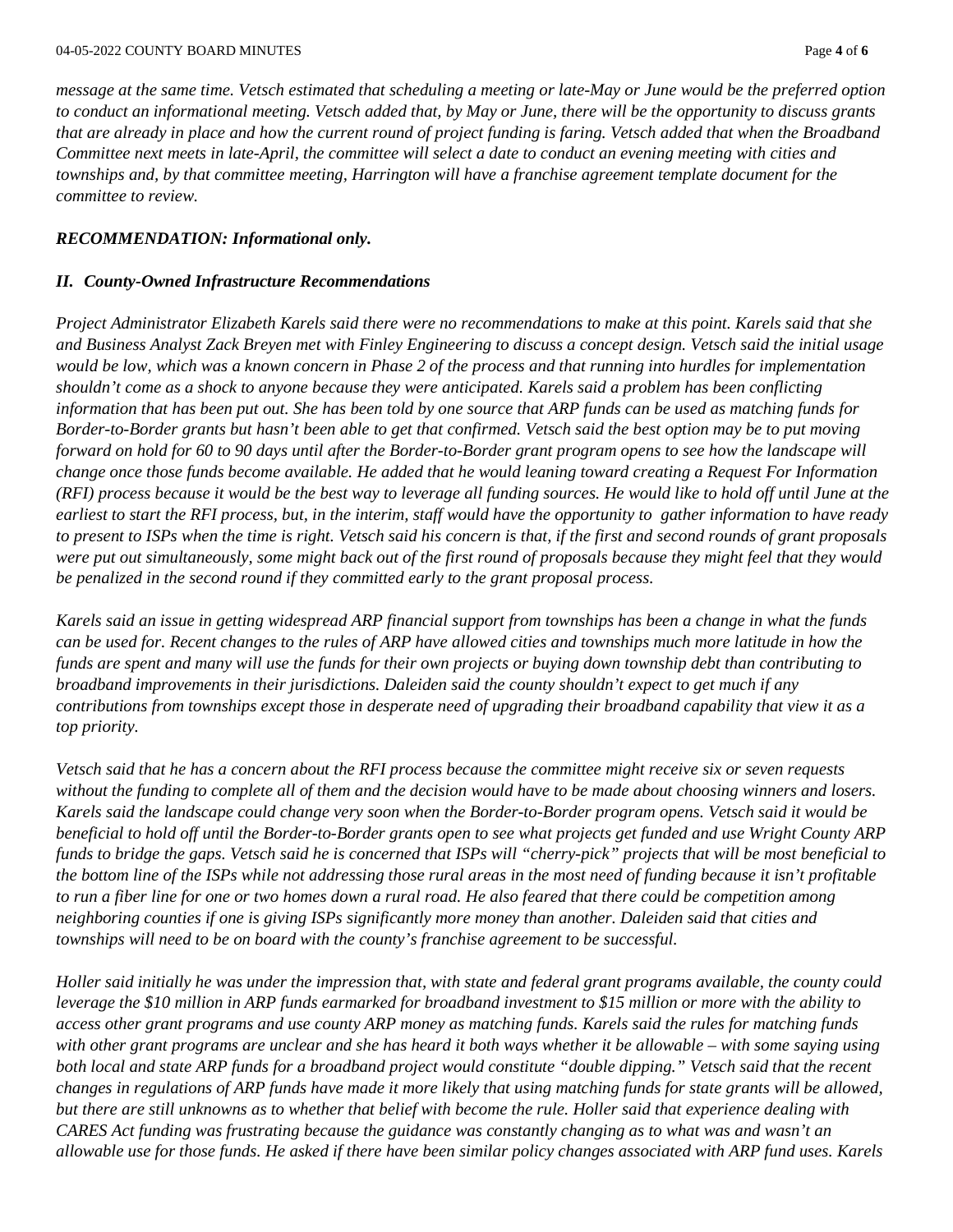*said the guidance for ARP funding has been largely finalized but there are still some gray areas with the Border-to-Border grants because its requirements haven't been finalized.*

*Fomby said county staff has done analysis of the potential projects/programs the county has looked to explore and the problem encountered has been the cost isn't practical to lay fiber lines that will only serve a handful of homes at a very high cost. Fomby said if funds could be used for fixed wireless technology, it will make it much easier and more cost effective for ISPs to utilize the lines in the ground and the best use of these funds should be help those people in need of having an upgrade to their broadband capability in areas currently unserved or underserved. He added that he is convinced that ISPs will go where the money is.*

*Vetsch asked if the county should explore going for RFIs with fixed wireless because it would bring the most return on investment and reach the most people. Fomby said that eventually almost all communication is going to be wireless, but fiber will still be required. Holler asked to what level the county is at the mercy of ISPs for getting tangible success done. Fomby agreed, saying that dropping fiber will increase the likelihood of ISPs getting involved and the Dig Once policy will also increase the potential for ISPs to utilize the fiber lines put in place by the county because it will be more costeffective to their financial bottom line.*

*Vetsch said the Dig Once policy will be of significant benefit for projects like CSAH 39 between Monticello and Hasty because much of Monticello Township and Silver Creek Township are very underserved. Daleiden said that CSAH 39 will be a good test for cooperation with ISPs because existing lines that are privately owned will likely have to be replaced and asked why they couldn't use the same line the county would put in place. Karels said other counties that have tried what Wright County is proposing, have had mixed results and the data has showed some remote rural areas likely won't be able to be significantly upgraded.*

*Vetsch said there are portions of the county whose only access to the internet is through their phones – and even that is spotty. The goal should be to address those areas of greatest need as opposed to more populated areas that will likely be able to attract ISPs because of their population growth that will make expanding into those areas more profitable for the ISPs. Vetsch asked if the county should send out two RFIs – one for in-ground fiber service and another for fixed wireless to see what response each would generate and which would provide the most value for what would be accomplished in terms of upload and download speed, which is critical to what the county is seeking to accomplish and what is required under ARP regulations. Vetsch said he would leave it up to staff to determine the closing date for receiving RFIs, but would like to see it somewhere between July 1 and July 31.*

*Vetsch suggested having the next meeting Broadband Committee at 10 a.m. Monday, April 25 to review the franchise agreement documents Harrington will have produced so the committee can do its due diligence, as well as having a framework developed as to the process vetting the RFIs.*

#### *RECOMMENDATION: Set the next Broadband Committee meeting for 10 a.m. Monday, April 25.*

#### **ADVISORY COMMITTEE / ADVISORY BOARD UPDATES**

Central MN Emergency Services Board (ESB). Kaczmarek stated law enforcement and fire department radios will need to be encrypted. Agencies must protect individuals' private information on radios by talking on certain channels. Some radios have the technology, while others do not. If the radios are not compatible, new radios will need to be purchased which will be very costly. There will be a meeting in May to discuss the issue further.

Minnesota Rural Counties (MRC). Kaczmarek stated there is a proposed transportation bill that will give up to 40 percent of sales tax on auto part sales to metro transit. The concern is the money from purchases of those that do not utilize transit will being benefiting transit users. Legislative interests, emergency management grants, and county-based purchasing were discussed. There is a proposed natural resource bill analyzing how the solid waste tax is dispersed. Approximately \$100 million is collected in solid waste tax annually and there is discussion on how more of the money can be given to counties. If the bill passes, the counties will receive an additional \$18 million.